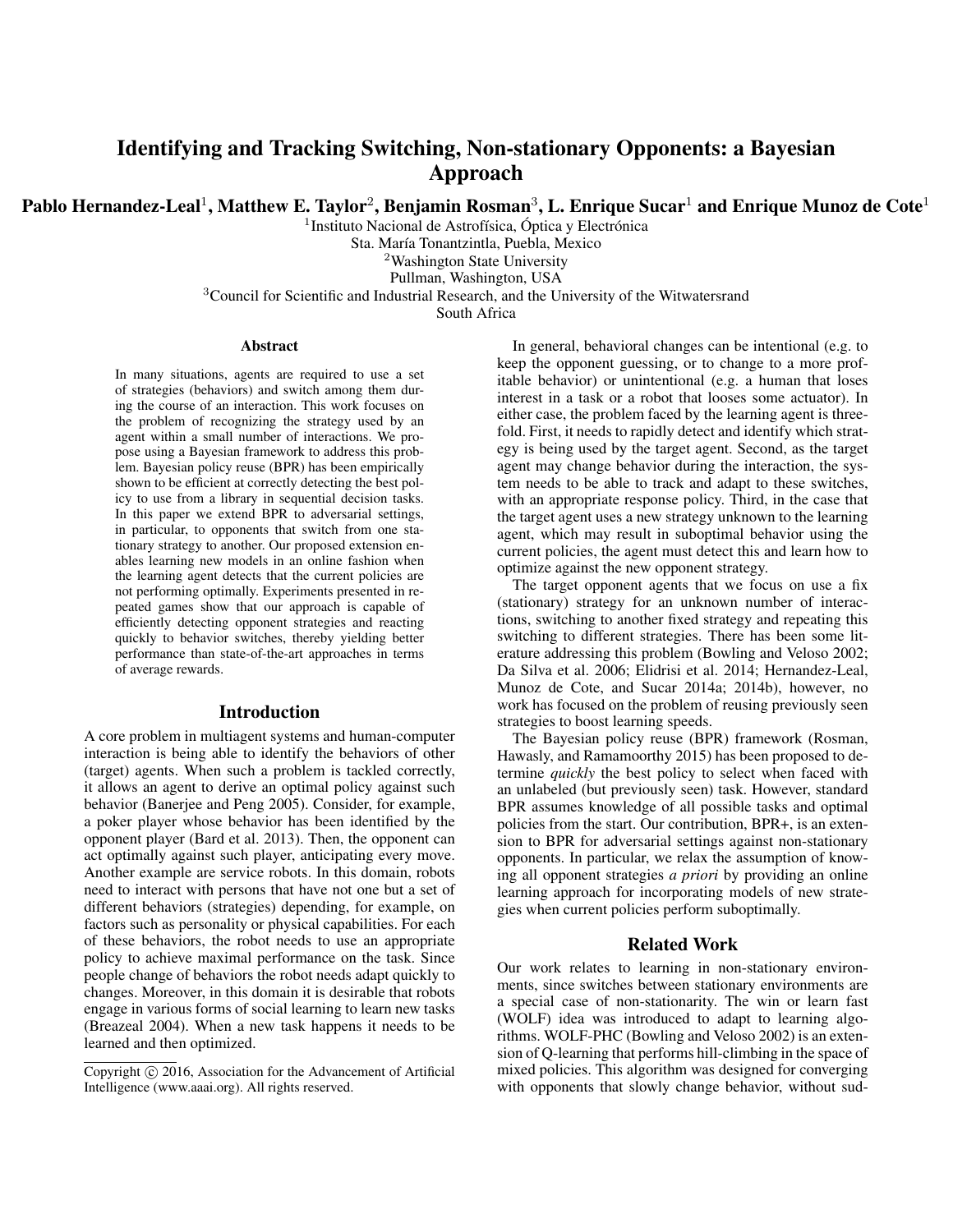den strategy changes. A related approach is reinforcement learning with context detection (RL-CD) (Da Silva et al. 2006), which learns several partial models and selects one to use depending on the context of the environment. However, this has not been tested in multiagent scenarios. Hiddenmode Markov decision processes (HM-MDPs) (Choi, Yeung, and Zhang 1999) assume the environment —in our case an opponent behavior— can be represented using a small number of *modes* (each representing a stationary environment), which have different dynamics and therefore need different policies. At each time step only one mode is active, and modes cannot be directly observed. HM-MDPs require the solution of a POMDP to obtain a policy, they are not capable of learning new models online and are hard to solve in general (PSPACE-complete) (Papadimitriou and Tsitsiklis 1987). The fast adaptive learner (FAL) approach (Elidrisi et al. 2014) has focused on fast learning in twoperson stochastic games. It maintains a set of hypotheses according to the history of observations in order to predict the opponent's action. To obtain a strategy against the opponent, they use a modified version of the Godfather strategy (Littman and Stone 2001) which restricts its use. Additionally, FAL experiences an exponential increase in the number of hypotheses (in the size of the observation history), which may limit its use in larger domains. The MDP-CL framework (Hernandez-Leal, Munoz de Cote, and Sucar 2014a) is a model-based approach to handle switching opponents. It learns an opponent strategy as a stationary environment, inducing an MDP based on the interaction history. Solving that MDP provides an optimal policy to act. To detect opponent switches MDP-CL learns a different model periodically and compares it to the current model to evaluate their similarity. If the distance between models is greater than a threshold, it is considered that the opponent has changed strategy and it must restart the learning phase. *A priori* MDP-CL (Hernandez-Leal, Munoz de Cote, and Sucar 2014b) assumes the set of possible strategies  $\mathcal{M}_i$  (represented by MDPs) used by the opponent is known. The problem, similar to our scenario, is to detect quickly the strategy used by the opponent and adapt to possible switches. In *a priori* MDP-CL, the correct model will have a perfect similarity with at least one of the  $\mathcal{M}_i$  models with enough experience tuples. When this happens, it stops the random exploration phase, and computes a policy against it. A limitation of *a priori* MDP-CL is that it explores randomly until reaching a perfect similarity with one of the  $\mathcal{M}_i$  models.

In contrast to previous approaches, BPR+ uses the information of how the policies behave to guide the exploration, potentially reducing the time to detect the model.

#### Preliminaries

Our approach is developed in the context of repeated games. Consider two players (A and B) that face each other and repeatedly play a *bimatrix game*. A bimatrix game is a two player simultaneous-move game defined by the tuple  $\langle A, B, R_A, R_B \rangle$ , where A and B are the set of possible actions for player A and B respectively, and  $R_i$  is the reward matrix of size  $|A| \times |B|$  for each agent  $i \in \{A, B\}$ , where the payoff to the *i*th agent for the joint action  $(a, b) \in A \times B$  is

Table 1: Bimatrix representing the prisoner's dilemma: two agents chose between two actions, cooperate and defect.

|           | Cooperate | Defect |
|-----------|-----------|--------|
| Cooperate | c, c      | s, d   |
| Defect    | d, s      | p, p   |

given by the entry  $R_i(a, b)$ ,  $\forall (a, b) \in A \times B$ ,  $\forall i \in \{A, B\}$ . A *stage game* is a single bimatrix game and a series of rounds of the same stage game form a *repeated game*. A *strategy* specifies a method for choosing an action. A *best response* for an agent is the strategy (or strategies) that produce the most favorable outcome for that player, taking other players' strategies as given.

The prisoner's dilemma is a well-studied two player game where the interactions can be modeled as a symmetric twoplayer game defined by the payoff matrix in Table 1 where the following two conditions must hold  $d > c > p > s$  and  $2c > d + s$ . When both players cooperate they both obtain the reward  $c$ . When both defect, they receive a punishment reward p. A player choosing to cooperate with someone who defects receives the sucker's payoff s, whereas the defecting player gains the temptation to defect,  $d$ . The iterated version (iPD) has been subject to many studies, including human trials. One well-known strategy for iPD is called Tit-for-Tat (TFT) (Axelrod and Hamilton 1981), which starts by cooperating, and thereafter chooses the action taken by the opponent in the previous round. Another successful strategy is called Pavlov, which cooperates if both players previously coordinated with the same action and defects whenever they did not. Bully (Littman and Stone 2001) is another wellknown strategy involving always behaving as a defecting player.<sup>1</sup> We use this game for experimentation, as we can use the documented strategies to build switching opponents.

# Bayesian Policy Reuse

Bayesian Policy Reuse (Rosman, Hawasly, and Ramamoorthy 2015) has been proposed as a framework to determine quickly the best policy to select when faced with an unknown task. Formally, a task is defined as an MDP,  $\mathcal{M} =$  $\langle S, A, T, R \rangle$ , where S is the set of states, A is the set of actions,  $T$  is the transition function and  $R$  is the reward function. A *policy* is a function  $\pi(s)$  that specifies an appropriate action  $a$  for each state  $s$ . The return, or utility, generated from running the policy  $\pi$  in an interaction of a task instance is the accumulated reward,  $U^{\pi} = \sum_{i=0}^{k} r_i$ , with k being the length of the interaction and  $r_i$  being the reward received at step i. Solving an MDP  $M$  is to acquire an optimal policy  $\pi^* = \arg \max U_{\pi}$  which maximizes the total expected return of M.

Let an agent be a decision making entity in some domain, and let it be equipped with a policy library Π for tasks in that domain. The agent is presented with an unknown task which must be solved within a limited and small number of trials. At the beginning of each trial episode, the agent can select one policy from  $\pi \in \Pi$  to execute. The goal of the agent is

<sup>&</sup>lt;sup>1</sup>These strategies can be defined only by the current state and do not depend on the time index; they are *stationary* strategies.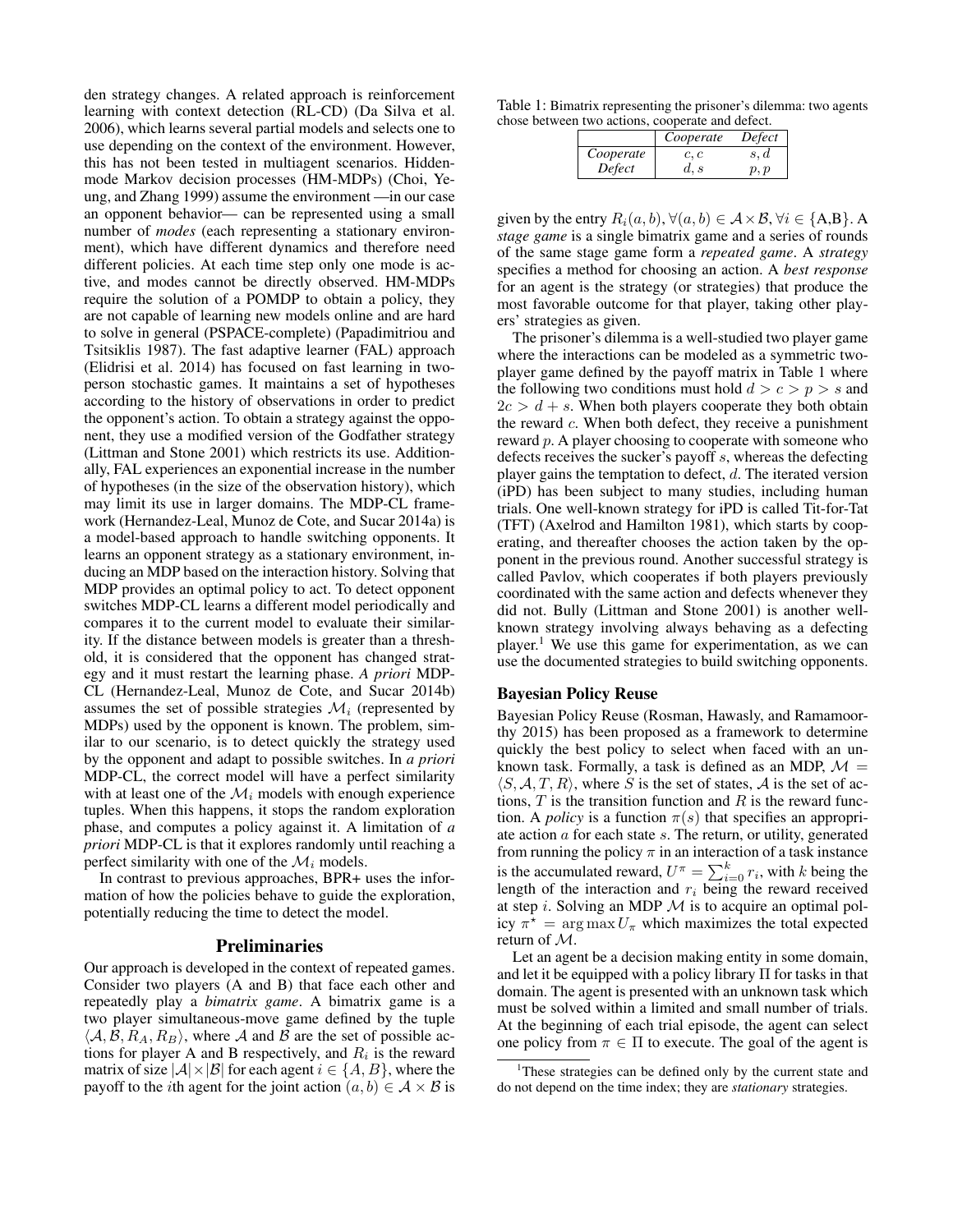thus to select policies to minimize the total regret incurred in the limited task duration with respect to the performance of the best alternative from Π in hindsight.

In order to select which policy will be used, different mechanisms can be used. A heuristic for policy selection  $V$  is a function that estimate a value for each policy which measures the extent to which it balances exploitation with a limited degree of look-ahead for exploration.

The *probability of improvement* heuristic for policy selection is through the probability with which a specific policy can achieve a hypothesized increase in performance over the current best estimate,  $\hat{U}^t(\pi) = \sum_{\tau \in \mathcal{O}} \beta^t(\tau) E[U|\tau, \pi].$ thus, the heuristic chooses the policy that maximizes  $\argmax_{\pi \in \Pi} \sum_{\tau \in \mathcal{O}} \beta(\tau) E[U^+ | \tau, \pi]$  where  $U^+ > \hat{U}^t(\pi)$ .

BPR assumes knowledge of performance models describing how policies behave on different tasks. A *performance model*  $P(U|\tau,\pi)$  is a probability distribution over the utility using  $\pi$  on a task  $\tau$ . A signal  $\sigma$  is any information that is correlated with the performance of a policy and that is provided to the agent in an online execution of the policy on a task (e.g., the immediate reward). For a set of tasks  $O$  and a new instance  $\tau^*$  the *belief*  $\beta$  is a probability distribution over  $\mathcal O$ that measures to what extent  $\tau^*$  matches the known tasks in their observation signals  $\sigma$ . The belief is initialized with a prior probability. After each execution on the unknown task the environment provides an observation signal to the agent, which is used to update beliefs according to Bayes' rule:

$$
\beta^{t}(\tau) = \frac{P(\sigma^{t}|\tau,\pi^{t})\beta^{t-1}(\tau)}{\sum_{\tau' \in \mathcal{O}} P(\sigma^{t}|\tau,\pi^{t})\beta^{t-1}(\tau)}.
$$

In summary, BPR starts with a set of policies  $\Pi$  and faces different tasks O. BPR is given performance models  $P(U|O, \Pi)$  for how each policy behaves over each task. BPR initializes the belief over tasks, and for each episode of the interaction BPR selects a policy to execute (according to the belief and exploration heuristic) and receives an observation signal  $\sigma$  which is used to update the belief.

Other policy reuse algorithms exist, e.g. in the work of (Fernández and Veloso 2006), but their approach uses policy reuse to seed learning of new, similar behaviors, which is slower, whereas we assume that these will be directly reused; neither have been used against non-stationary opponents. Multi-armed bandits (Gittins 1979) are another related approach. However, one major difference is that the performance and signal models allow us to keep more detailed information about how the different arms (policies) in bandits relate to each other leading to faster convergence.

# BPR+

This section describes BPR+, which handles non-stationary opponents and learns new models in an online manner. BPR was presented in a single agent environment facing different tasks (represented by MDPs). BPR+ extends to a multiagent setting. Now the tasks correspond to opponent strategies and the policies correspond to optimal policies against those stationary strategies. To cope with these new type of environment, some considerations need to be taken, (i) an exploration for switch detection is added: drift exploration. (ii) A method for detecting when an unknown opponent strategy appears is needed. (iii) A method for learning the new opponent strategy (and then an new optimal policy). (iv) An algorithm for updating the performance models to add the information from the recently learned model and policy. These points are presented in more detail in the following sections.

### Drift exploration and switch detection

Against non-stationary opponents, exploration cannot be terminated, as is often the case (Munoz de Cote et al. 2010). In fact it is critical since strategy switches can be difficult to detect, particularly if the strategies in question are very similar. Such similarities can produce a "shadowing" effect (Fulda and Ventura 2006) in the agent's perception — an agent's optimal policy  $\pi^*$  will produce an ergodic set of states against some opponent strategy, but if the opponent's switching strategy induces a similar MDP where the policy  $\pi^*$  produces the same ergodic set, the agent will not detect something has changed (unless some new kind of exploration occurs).

Definition 1 *Drift exploration is a type of exploration tailored for non-stationary environments that guarantees that opponent switches will not pass unnoticed.*

BPR+ uses "drift exploration" that solves this shadowing effect by exploring the state space even after an optimal policy has been learned.  $\epsilon$ -greedy or softmax exploration are useful approaches to drift exploration.

Recall that BPR obtains information from every interaction to update its belief. Against stationary opponents, the belief may converge to a perfect score and the probability of alternative opponent models will drop to zero. However, with non-stationary opponents, we require that the belief may be able to increase to handle opponent switches. To solve this, BPR+ restricts all beliefs to not drop to zero by adding a small  $\gamma > 0$  value.

## New model detection

We additionally consider the case where the opponent is employing a novel strategy, necessitating model learning. This scenario is identified through receiving a sequence of rewards which are unlikely given the known performance models.

Let  $r^i_\pi$  be the immediate reward obtained in round i using policy  $\pi$ . The probability of obtaining  $r^i_{\pi}$  given an opponent strategy  $\tau$  using policy  $\pi$  is (given by the performance models):  $p_i^{\tau} = \hat{P}(r_{\pi}^i | \tau, \pi)$ . Let  $\hat{p}_i^{\tau}$  be the moving average of rewards received during rounds  $i - n, \ldots, i$ :  $\hat{p}_i^{\tau} = \sum_{j=1,\dots,n}$  $\frac{p_{i-j}^{\tau}}{n}$ .

If, for all opponent strategies  $\tau$ ,  $\hat{p}_i^{\tau} < \rho$  in the last *n* steps, then BPR+ begins to learn a new model. Both  $\rho$  and n are parameters of the algorithm, the former controls how different the probabilities need to be (compared to the known opponent strategies) and the latter controls the number of rounds needed before consider learning a new opponent strategy. In summary, BPR+ computes the probability of the rewards under the known models, and if this probability is lower than a threshold  $(\rho)$  for some number of rounds  $(n)$ , then a new model will be learned.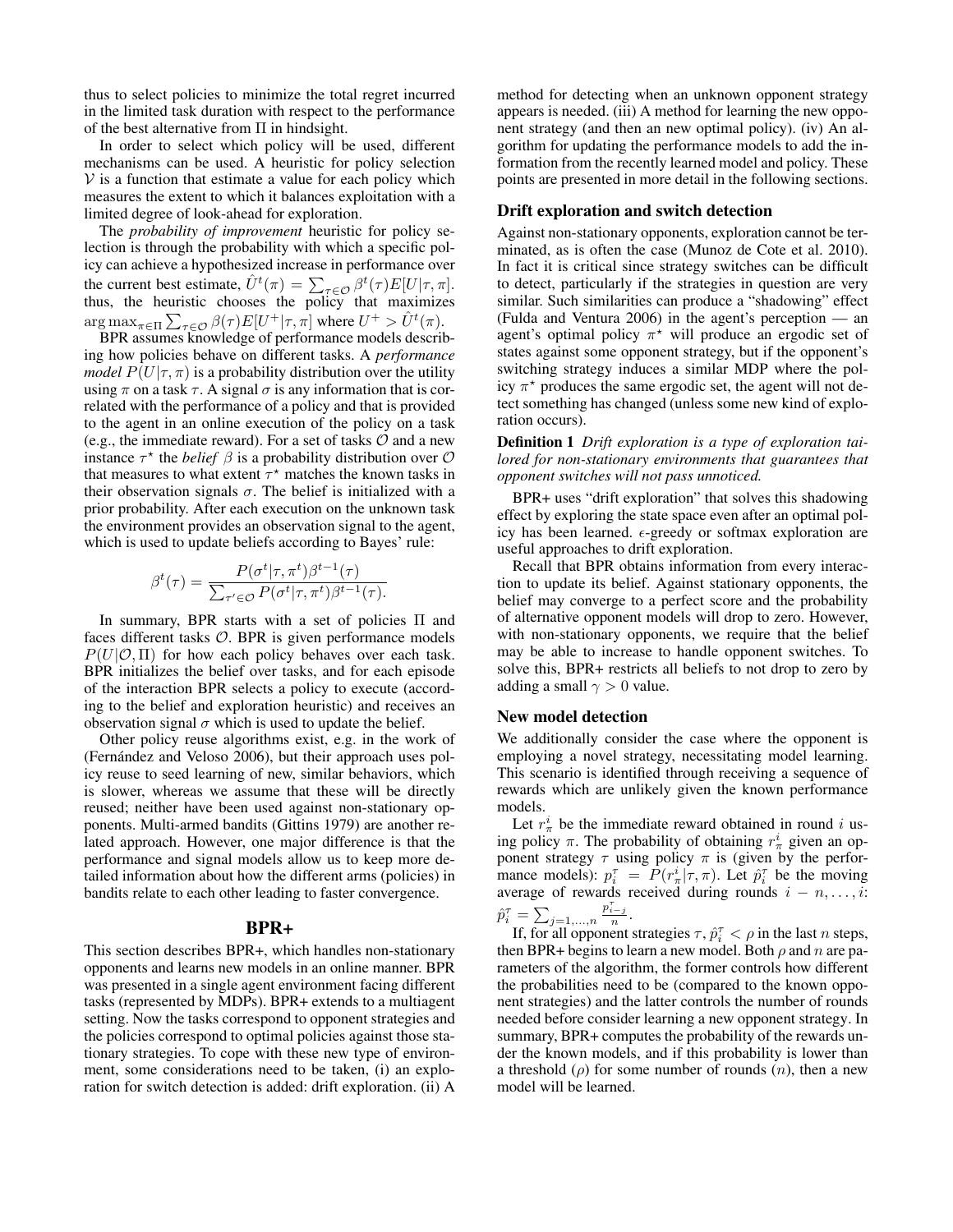### Learning opponent strategies

After BPR+ detects a new strategy it needs to learn an optimal policy to be used. The opponent behavior is modeled trough an MDP,  $M_{new}$ , composed of  $\langle S, A, R, T \rangle$  where S is the set of states  $S = \times_{z_i \in Z} z_i$ , i.e. each state is formed by the cross product of a set of attributes Z. We assume to know these attributes, for example in the iPD these can be the last action of each agent. A is the action set of the learning agent. The transition function  $T : S \times A \rightarrow S$  is learned using counts  $\hat{T}(s, a, s') = \frac{n(s, a, s')}{m(s, a)}$  with  $n(s, a, s')$ the number of times the agent was in state s, used action a and arrived at state  $s'$ ,  $m(s, a)$  is defined as the number of times the agent was in state  $s$  and used action  $a$ . The reward function R is learned similarly:  $\hat{R}(s, a) = \frac{\sum r(s, a)}{m(s, a)}$  $m(s,a)$ with  $r(s, a)$  the reward obtained by the agent when being in state  $s$  and performing action  $a$ . In Figure 1, a learned MDP with four states is depicted, it represents the model of an opponent that uses the Pavlov strategy in the iPD game (using rewards shown in Table 1). Each state is formed by the last play of both agents,  $C$  for cooperate,  $D$  for defect, subindices *opp* and *learn* refer to the opponent and the learning agent respectively (other attributes can be used for different domains), with arrows indicating the triplet: action, transition probability and immediate reward for the learning agent. Note that the last play defines the *state* of the learning agent.

To learn the parameters of the MDP an exploratory phase is needed (for example, with random actions). We assume the opponent will not change of strategies during the learning phase (a number of rounds) after which an MDP that represents the opponent strategy is obtained. Since the rewards are deterministic, solving the MDP induced by the opponent is done through value iteration (Bellman 1957), obtaining an optimal policy  $\pi_{new}^{\star}$  (Puterman 1994). If the model correctly represents the opponent's strategy, the policy against that opponent will result in a maximization of total rewards against the opponent strategy.

Once  $\mathcal{M}_{new}$  is obtained, a performance model can be computed: a policy  $\pi$  can be simulated on  $\mathcal{M}_{new}$ , representing the opponent  $O$  to produce a list of rewards  $r_0, r_1, \ldots, r_n$ . These values are modeled as a probability distribution (we used a Gaussian distribution) to obtain the performance model  $P(U|O, \pi)$ .

# Updating performance models

Consider the following scenario. BPR+ is given an initial set of performance models  $P(U|O, \Pi)$ , its associated MDPs  $(M)$  and optimal policies  $\Pi$  against those opponent strategies. BPR+ is also capable of detecting a switch to a strategy which is not in  $\mathcal{O}$ . The problem is then how to add the information from this new strategy  $O_{new}$  (and the obtained optimal policy,  $\pi_{new}$ ) to the current set of performance models.

This requires a series of steps in the set of performance models. These are divided into different groups: (1) the known performance models  $P(U|O, \Pi)$  (could be  $\emptyset$ ), (2) the performance models using initial policies against the new opponent strategy  $P(U|\mathcal{O}_{new}, \Pi)$ , (3) the performance



Figure 1: An induced MDP representing the opponent's dynamics. An arrow represents transition, action and reward of the learning agent.

model of the new strategy using the new optimal policy  $P(U|\mathcal{O}_{new}, \pi_{new})$ , and (4) the information from the new optimal policy against the previously known opponent strategies  $P(U|O, \pi_{new})$ .

After detecting a new opponent strategy, BPR+ starts an exploratory phase to learn it (the MDP). This MDP is used to: i) obtain the performance models using the initial policies (group 2), ii) obtain a new optimal policy  $\pi_{new}$  which is added to the set Π and a new performance model is obtained (group 3) and iii) obtain the performance models of the initial opponent strategies with the newly computed policy (group 4). Now BPR+ can optimize its policy against the new opponent and at the same time its performance models are updated accordingly to be able to detect switches to either a new or a previously known strategy. A summary of this process is presented in Algorithm 1 and the complete BPR+ algorithm is shown in Algorithm 2.

| <b>Algorithm 1:</b> Learning of performance models in BPR+ |                                                                                           |  |  |  |  |
|------------------------------------------------------------|-------------------------------------------------------------------------------------------|--|--|--|--|
|                                                            | <b>Input:</b> Known performance models $P(U \mathcal{O}, \Pi)$ (group 1), opponent models |  |  |  |  |
|                                                            | $\mathcal M$ and optimal policies $\Pi$                                                   |  |  |  |  |
|                                                            | <b>if</b> new opponent strategy detected, $O_{new} \notin \mathcal{O}$ then               |  |  |  |  |
| $\overline{2}$                                             | Learn opponent strategy $\mathcal{M}_{new}$ and solve to get optimal policy $\pi_{new}$ . |  |  |  |  |
| 3                                                          | Compute $P(U \mathcal{O}_{new}, \Pi)$ with old policies (models in group 2).              |  |  |  |  |
| 4                                                          | Compute $P(U \mathcal{O}_{new}, \pi_{new})$ (models in group 3).                          |  |  |  |  |
| 5                                                          | Compute $P(U O, \pi_{new})$ using $\pi_{new}$ on models $\in \mathcal{M}$ (models in      |  |  |  |  |
|                                                            | $group 4)$ .                                                                              |  |  |  |  |
| 6                                                          | $\Pi = \Pi \cup \pi_{new}$                                                                |  |  |  |  |
|                                                            | $M = M \cup M_{new}$                                                                      |  |  |  |  |
|                                                            |                                                                                           |  |  |  |  |

Example 1 *Assume that BPR+ agent is playing the iPD against a non-stationary opponent which uses TFT, Pavlov and Bully strategies (*O*). BPR+ has faced the opponent strategies TFT and Pavlov. Thus, BPR+ has the models of those strategies,* M*, its optimal policies against those* Π*, and the performance models (represented by Gaussians)*  $P(U|\mathcal{O}, \Pi)$  *(as group 1). Then, the opponent changes to a Bully strategy which is detected as new one. The model is learned and its optimal policy is obtained (as described in Section ). Finally, the performance models are updated as described in Algorithm 1 (groups 2, 3 and 4).*

#### Experiments

In this section we present experiments in the iPD with values  $c = 3, d = 4, s = 0, p = 1$ . Opponent strategies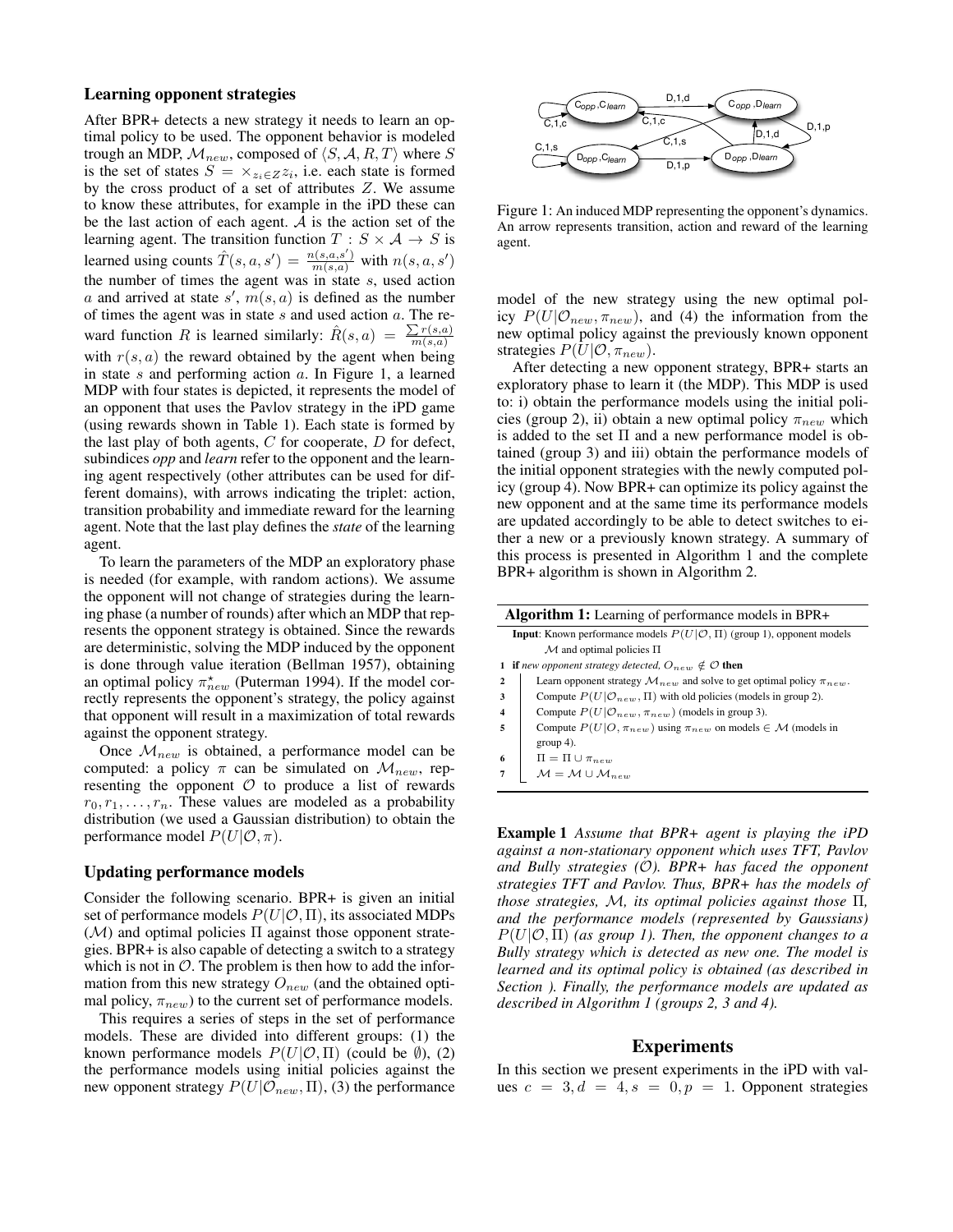#### Algorithm 2: BPR+ algorithm

**Input**: Policy library Π, prior probabilities  $P$ ( $O$ ), performance models  $P(U|O,\Pi)$ , episodes K, exploration heuristic V 1 Initialize beliefs  $\beta^0(\mathcal{O}) = P(\mathcal{O})$ 2 for *episodes*  $t = 1, \ldots, K$  do 3 Compute  $v_{\pi} = \mathcal{V}(\pi, \beta^{t-1})$  for all  $\pi \in \Pi$ 4  $\pi^t = argmax_{\pi \in \Pi} v_{\pi}$ 5 Use  $\pi_t$  against the opponent 6 **Obtain observation signal**  $\sigma^t$  from environment 7 Update belief  $\beta^t$  using Bayes' rule and restrict to  $> 0$ 8 Check for new opponent strategy (Algorithm 1)



ponent is Bully

Figure 2: Beliefs of BPR+ against the stationary opponent Bully. Immediate rewards of BPR+ and *a priori* MDP-CL against opponent Bully Error bars represent one standard deviation. BPR+ is able to quickly identify a known opponent with high probability and play optimally against it.

are TFT, Pavlov and Bully. Optimal policies are different against each strategy.<sup>2</sup> Experiments are divided in four parts: i) BPR+ against stationary opponents. ii) BPR+ is then evaluated against non-stationary opponents (showing the importance of drift exploration) and ii) finally we present experiments using the online learning approach.

#### Model detection against stationary opponents

In this setting, BPR+ is given the performance models and optimal policies against Bully, TFT and Pavlov. BPR+ starts with a uniform distribution over the opponent strategies. The objective of BPR+ is to detect with high probability and within a small number of rounds which opponent strategy it is facing, and to use the appropriate response policy.

Each repeated game consisted of 20 rounds and results are averaged over 100 iterations. Figure 2 (a) depicts the belief of BPR+ for an opponent strategy Bully. Against Bully, the belief for Bully reaches the maximum score in 3 steps. When the opponent uses Pavlov, the belief for Pavlov is the maximum of the three strategies, after step 4 although it does not obtain the maximum belief (1.0). Analyzing individual games reveals that BPR+ sometimes converges to TFT. This is because Pavlov will appear as TFT (or vice versa) for histories of cooperation. It is important to note that even when beliefs converge to the incorrect model (in some cases) the rewards are optimal (in terms of best response) and against



(a) BPR+ belief for opponent (b) Average rewards for oppo-TFT-Bully nent TFT-Bully

Figure 3: Belief and rewards of BPR+ against opponents that switch strategies in middle of the interaction of 100 trials. Error bars represent one standard deviation. BPR+ is able to quickly identify a known opponent that switch strategies during the interaction with high probability and play optimally against it.

all opponent strategies BPR+ obtained the maximum reward in less than 5 steps. In contrast to *a priori* MDP-CL which needs approximately 15 rounds to reach the optimal reward against Bully and more than 20 rounds for Pavlov.

## Non-stationary opponents

Now we play against non-stationary opponents that change from one strategy to another during the interaction. The game was increased to 100 rounds and BPR+ starts with the complete set of performance models but it does not know when the opponent switch will occur.

In Figure 3 (a) beliefs and (b) rewards are depicted for an opponent that starts with the TFT strategy and changes to Bully in the middle of the interaction (100 trials). BPR+ is capable of detecting the switch within 3 rounds and thereafter obtains the new optimal reward, in contrast to *a priori* MDP-CL which takes more than 30 rounds to reach the new optimal score.

Table 2 presents results of BPR+ with and without drift exploration in terms of immediate rewards. The drift exploration used explores more when the recent rewards are low and reduces exploration when they are high (in order to detect Bully-TFT switches). Using this drift exploration notably improved the results against Bully-TFT and slightly decreased performance against the other opponents, as expected. However, note that it is behaviorally similar to the omniscient agent, detecting all switches rapidly. As conclusion we note that when an opponent switches between strategies different scenarios may occur: 1) the switch is detected and BPR+ correctly uses a new policy, 2) the switch is not detected but it does not affect the rewards (e.g., switches between TFT and Pavlov), or 3) the switch is not detected, i.e. the Bully-TFT opponent. Without drift exploration, the agent is not capable of detecting the switch because TFT behaves as Bully for histories of defection (shadowing behavior).

Table 2 compares BPR+ (with and without drift exploration), *a priori* MDP-CL, WOLF-PHC and the Omniscient (perfect) agent that best responds immediately after a switch against different non-stationary opponents. Results are the average of 100 trials, bold typeface represents the best score among learning algorithms. Statistical significance of BPR+

<sup>&</sup>lt;sup>2</sup>Optimal policies are always cooperate, Pavlov and always defect, against opponents TFT, Pablo and Bully, respectively.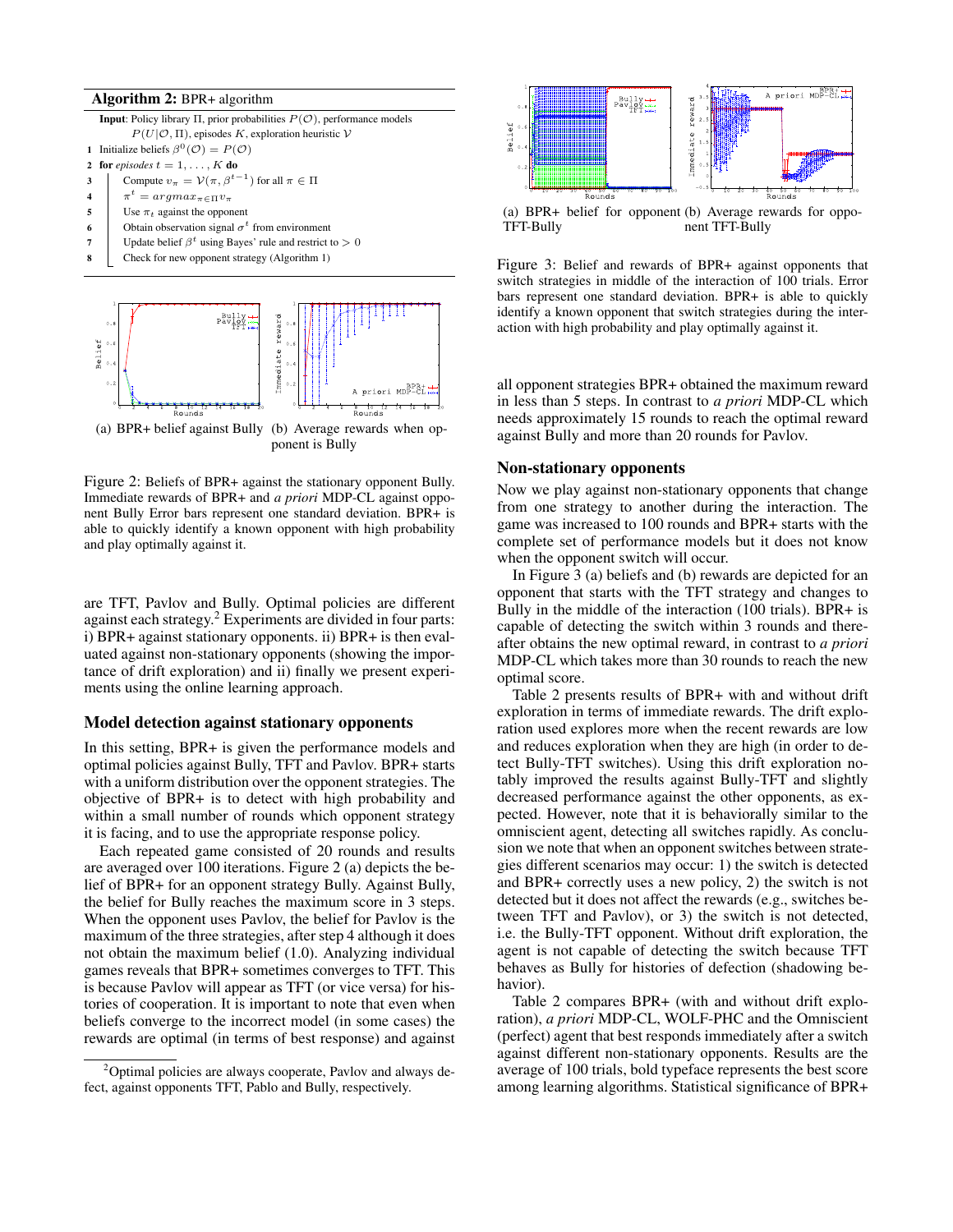Table 2: Average rewards with std. dev.  $(\pm)$  for different non-stationary opponents. Each opponent changes from one strategy to another in the middle of the interaction in a repeated game of 100 rounds. Results are averaged over 100 trials. Statistical significance of BPR+ against BPR+ without drift exploration, *a priori* MDP-CL and WOLF-PHC is represented respectively by ‡, ∗, and †.

| Opponent            | Omniscient | $BPR+$                        | $BPR+$ (without drift exp.) | A priori MDP-CL | WOLF-PHC        |
|---------------------|------------|-------------------------------|-----------------------------|-----------------|-----------------|
| Bully-TFT           | 2.0        | $1.67 \pm 0.24$ $\pm$ + $\pm$ | $0.99 \pm 0.01$             | $1.29 + 0.23$   | $1.09 + 0.17$   |
| <b>Bully-Paylov</b> | 2.0        | $1.93 \pm 0.02 *$ †           | $1.98 \pm 0.01$             | $1.75 \pm 0.07$ | $1.47 + 0.19$   |
| Pavlov-TFT          | 3.0        | $2.99 \pm 0.01*$              | $2.99 \pm 0.01$             | $2.81 \pm 0.21$ | $2.09 \pm 0.44$ |
| Paylov-Bully        | 2.0        | $1.92 \pm 0.02*$              | $1.97 \pm 0.01$             | $1.70 \pm 0.12$ | $1.51 \pm 0.28$ |
| TFT-Bully           | 2.0        | $1.90 \pm 0.04 *$ †           | $1.95 \pm 0.02$             | $1.65 \pm 0.11$ | $1.34 \pm 0.22$ |
| TFT-Pavlov          | 3.0        | $2.98 \pm 0.03*1$             | $2.99 \pm 0.02$             | $2.81 \pm 0.16$ | $2.08 \pm 0.38$ |
| Average             | 2.33       | $2.23 \pm 0.06$               | $2.15 \pm 0.01$             | $2.00 \pm 0.15$ | $1.60 \pm 0.28$ |



(a) Average belief of BPR+ (b) Average rewards of differagent ent algorithms

Figure 4: The upper portion of each figure shows the opponent strategies (thick line means a unknown strategy to BPR+) used at every round. (a) BPR+ beliefs with incomplete performance models (b) BPR+, *a priori* MDP-CL and WOLF-PHC rewards

with a priori MDP-CL, WOLF-PHC and BPR+ (without drift exploration) is indicated with ∗, † and ‡. From the results it can be noticed that BPR+ obtained the best scores (significantly better) among the learning agents. One interesting case happens against the Bully-TFT, where not using drift exploration in BPR+ causes the algorithm to not detect the switch (this is explained in more detail in the next section). As shown previously, *a priori* MDP-CL is able to adapt to the opponents but it requires more rounds to detect and learn the new opponent strategy, obtaining lower rewards. WOLF-PHC obtained the worst results showing slower convergence.

#### Unknown strategies: online learning

This section evaluates BPR+ against a switching opponent which uses unknown strategies. Now BPR+ must detect a new strategy, learn the associated MDP, optimize against it and update its performance models. Values for parameters were  $\rho = 0.8$  and  $n = 7$  (experimentally selected).

In the first experiment, BPR+ only has information about TFT and Pavlov strategies. However, the opponent will use the strategies TFT-Bully-Pavlov-Bully (changing every 100 rounds). Figure 4 depicts (a) the beliefs in BPR+ and (b) rewards<sup>3</sup> for BPR+, *a priori* MDP-CL and WOLF-PHC. For the known opponents (TFT and Pavlov) BPR+ takes about 4 rounds to reach the optimal reward. From round 100 the

Table 3: Average rewards with std. dev.  $(\pm)$  of the learning agents (average of 100 trials). The opponent changes strategy randomly every 200 rounds. BPR+ starts without any information ∗, † represent statistical significance with *a priori* MDP-CL and WOLF-PHC respectively.

| Learning agent  | Avg. rewards $\pm$ std.dev |
|-----------------|----------------------------|
| Omniscient      | $2.32 + 0.00$              |
| $BPR+$          | $2.17 \pm 0.27 *$ †        |
| A priori MDP-CL | $2.11 + 0.24$              |
| WOLF-PHC        | $1.77 + 0.19$              |

opponent uses Bully which is not known to BPR+. The beliefs and rewards start oscillating, and BPR+ detects this as a new opponent strategy. BPR+ then initiates a learning phase which finishes at approximately round 160, at that point it can compute an optimal policy against Bully. At round 300 the opponent returns to a Bully strategy. However, now the BPR+ agent does not need to relearn it, but rather takes about 3 rounds to select the optimal policy. *A priori* MDP-CL takes longer to obtain the optimal score when a switch happens but it is capable of reaching the best score. WOLF-PHC shows a slower convergence obtaining lower cumulative rewards.

Finally, we tested against an opponent that changes its strategy randomly every 200 rounds in a game of 2000 rounds. Table 3, shows immediate rewards for the different approaches (average of 100 trials). BPR+ has no prior information of the opponent (group 1 is  $\emptyset$ ) nor initial policies. Results show that BPR+ adapts faster to switches which results in statistically significant better scores.

## **Conclusions**

We propose a Bayesian approach to cope with nonstationary opponents (that change from one stationary strategy to another) in repeated games. In contrast to previous works, BPR+ is able to exploit information of how the policies behave against different strategies in order to asses the best policy faster than any algorithm in literature. Moreover, BPR+ has an online learning algorithm for adding models to its library to deal with unknown strategies. This line of work is very attractive specially for applications where the early stages are crucial for the rest of the interactions, for example in human-computer interaction. As future work we plan to test other domains and provide theoretical guarantees of switch detection.

<sup>&</sup>lt;sup>3</sup>Note that in this domain an immediate reward greater than 3 can be obtained, however, this is not sustainable in the long term.